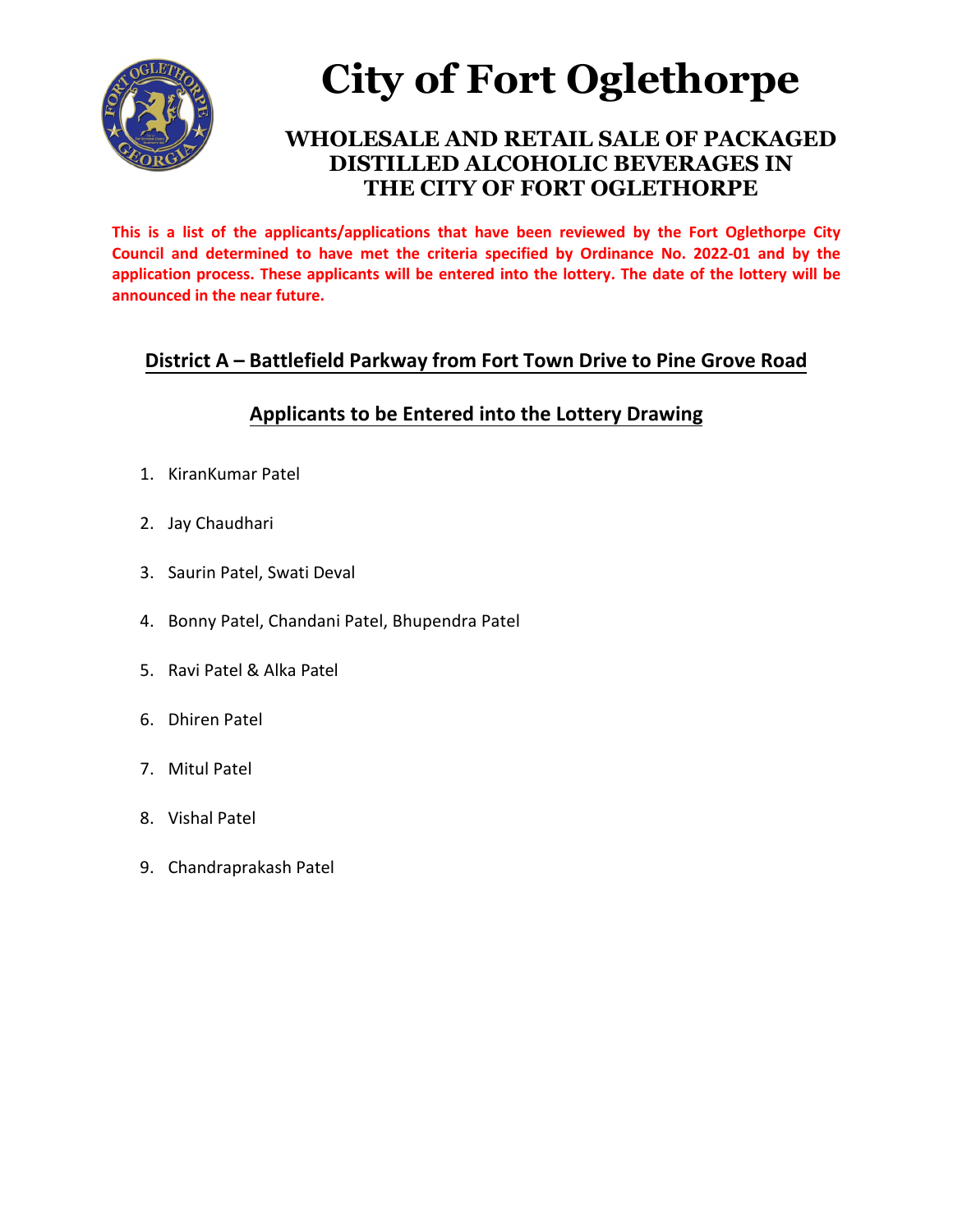

# **City of Fort Oglethorpe**

### **WHOLESALE AND RETAIL SALE OF PACKAGED DISTILLED ALCOHOLIC BEVERAGES IN THE CITY OF FORT OGLETHORPE**

**This is a list of the applicants/applications that have been reviewed by the Fort Oglethorpe City Council and determined to have met the criteria specified by Ordinance No. 2022-01 and by the application process. These applicants will be entered into the lottery. The date of the lottery will be announced in the near future.** 

#### **District B – Highway 41 from state line to Cloud Springs Road & the intersection of Highway 41 & Cloud Springs Road to Roadway Drive**

### **Applicants to be Entered into the Lottery Drawing**

- 1. Jay Chaudhari
- 2. Nirmal Patel
- 3. Chhaya Patel
- 4. Pathik Patel
- 5. Bhavin Patel
- 6. Neel Patel
- 7. Pragnesh Patel
- 8. Jayantibhai Patel
- 9. Chetnaben Patel
- 10. Michael Mouton/Heath Haley